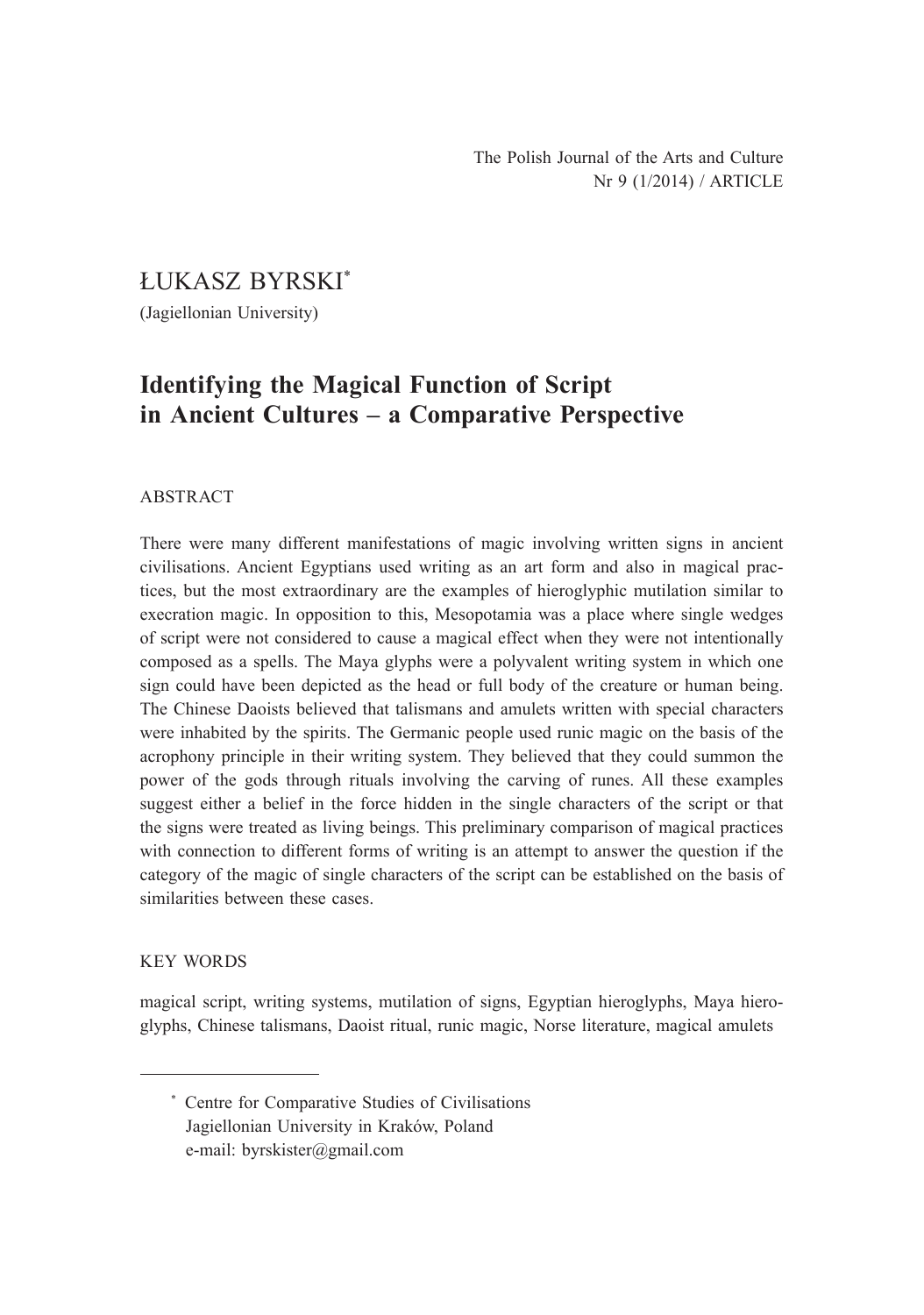### INTRODUCTION

The main issue of this paper – already suggested in the title – is the question whether belief that characters or letters of script might themselves have a magical power existed in some ancient cultures. In order to trace possible evidence for this particular type of magic, there is a need for a comparative perspective. By comparing cases of diverse writing systems it can be shown that ancient cultures had developed different attitudes towards characters of their script. This preliminary investigation was based on a few examples, due to the fact that a description of every instance where written characters were linked to magical practices would form a study well beyond the limits of this short article. The chosen examples are that of Egyptian hieroglyphs, Mesopotamian cuneiform, the Maya glyphs, Chinese writing and Northern European runes as well. In each case the main characteristic of the belief is given along with how it is linked with the writing system. In the case of Mesopotamia, possible reasons for the absence of such a belief are discussed. The circumstances surrounding the usage of magic involving script are described for each case too, provided they are known from the sources. The last part of this paper lists the similarities and differences between examples previously presented in an attempt to answer the question if the term magic (of the characters) of script exists at all, is it just the magic of written spells or in each case something completely different.

# EGYPT

Perhaps one of the most common features of all early writing systems is that the characters they utilised used to depict objects in a highly realistic manner. One of them is what we call "Egyptian hieroglyphs" and the name given to it came from the ancient Greeks. This monumental form of writing is characterised by a highly "pictographic" look, which Jan Assmann explains in terms of its political and commemorative function.<sup>1</sup> In other words it was used not only merely as a script but also as a form of art. "There is no clear- -cut line of demarcation between hieroglyphic writing and representational  $art"$  – he wrote.<sup>2</sup> There are two ways of interpreting Egyptian works of art

<sup>1</sup> Cf. J. Assmann, *Pamięć kulturowa. Pismo, zapamiętywanie i polityczna tożsamość w cywilizacjach starożytnych*, tłum. A. Kryczyńska-Pham, wstęp i red. R. Traba, Warszawa 2008, p. 184‒186.

<sup>2</sup> J. Assmann, *Preservation and Presentation of Self in Ancient Egyptian Portraiture*, [in:] *Studies in Honor of William Kelly Simpson*, ed. P. der Manuelian, Vol. 1, Boston 1996, p. 67.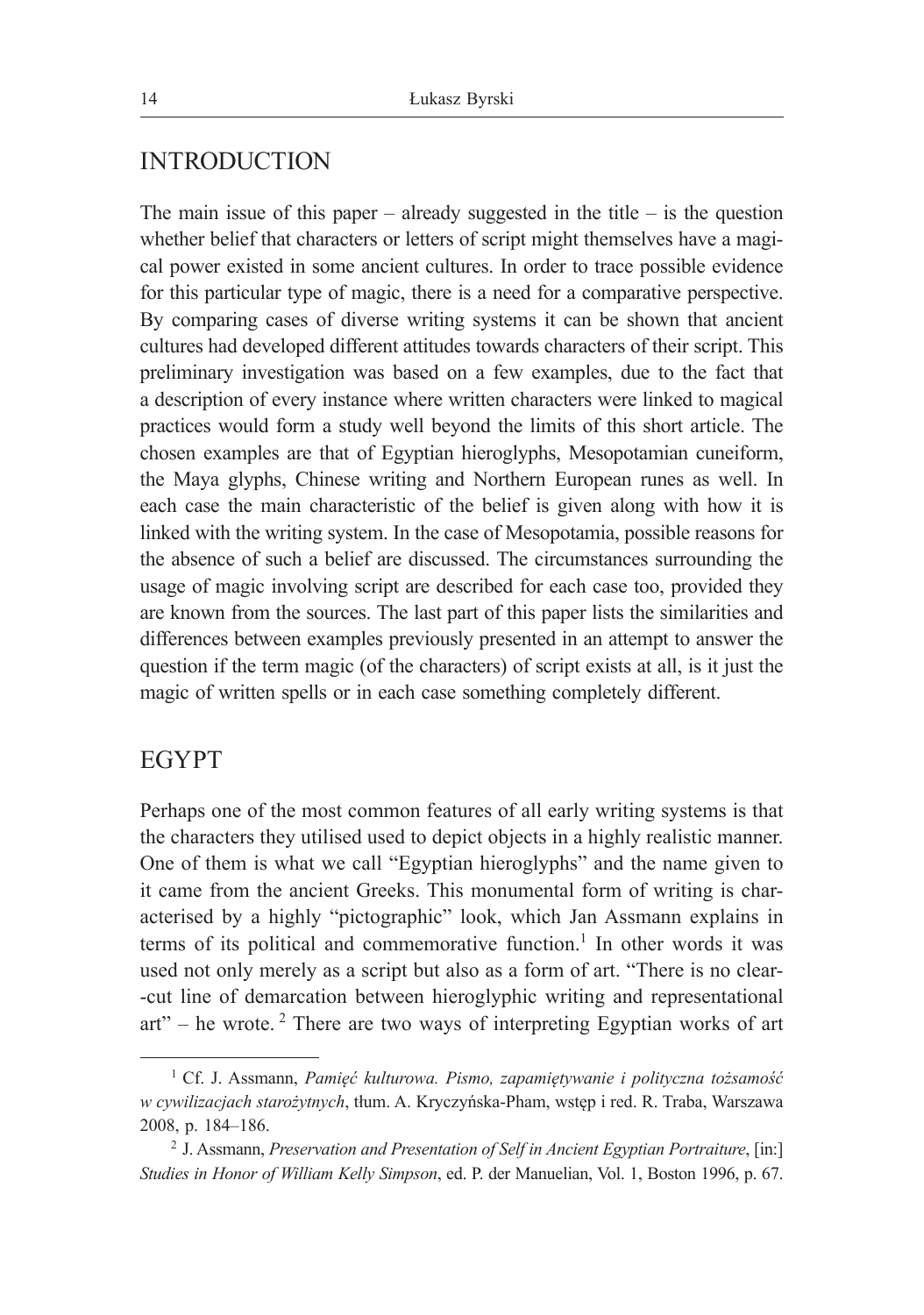depicting the human body in funerary context which Assmann called "somatic" and "semiotic."<sup>3</sup> That means they can be seen as a representation of the deceased person ("reserve body") or they have some semantic meaning – serving as three-dimensional hieroglyphs.<sup>4</sup> The latter can be interpreted in both ways as the Egyptian writing system was composed of phonograms, ideograms and determinatives. There is evidence of the existence of a belief in some potential magical power of hieroglyphs in ancient Egypt. This can be observed both in the Old Kingdom period (c. 2750–2200 BCE) in the "Pyramid Texts" and in the Middle Kingdom period (c. 2050–1750 BCE) in the "Coffin Texts," where signs were deliberately changed graphically to disable their potential force. Nicholas S. Picardo called that custom "semantic homicide," because in the process hieroglyphs were severed from their dangerous meaning, but their linguistic and phonetic layer remained intact.<sup>5</sup> The earliest examples of that can be found with the beginning of tradition of inscribing the "Pyramid Texts" inside the pharaohs' monuments, thus in the end of the Fifth and during the Sixth Dynasties (e.g. "Pyramid Texts" of Unas, Teti and Pepi I).<sup>6</sup> The "neutralisation" of the hieroglyphs could have been made by drawing incomplete or segmented signs depicting living beings, like animals and human figures, or later stabbed with knives.<sup>7</sup> More detailed examples of graphical mutilations of hieroglyphs include: dogs/jackals' and lions' bodies cut in two parts (e.g. E15, E23 in Gardiner sign list), humans and animals without legs, humans without bodies (with only the head and arms shown), birds with their heads cut off, serpents without tails and knives inserted into the bodies of snakes and crocodiles.<sup>8</sup> One of the variants of segmenting the signs into parts was to place three pellets of sand (Gardiner sign list: N33) between two cut halves of the body of animals, i.e. snakes. That recalls the

<sup>3</sup> Ibidem, p. 61; N. S. Picardo, *"Semantic Homicide" and the So-called Reserve Heads: The Theme of Decapitation in Egyptian Funerary Religion and Some Implications for the Old Kingdom*, "Journal of the American Research Center in Egypt", Vol. 43 (2007), p. 233.

<sup>4</sup> "The images function in the context of hieroglyphic writing as *determinatives*": cf. J. Assmann, op. cit., 1996, p. 67.

<sup>&</sup>lt;sup>5</sup> Cf. N.S. Picardo, op. cit., p. 236–237; see also: F. L. Griffith, *A Collection of Hieroglyphs. A Contribution to the History of Egyptian Writing*, London 1898, p. 7.

<sup>6</sup> N. S. Picardo, op. cit., p. 234; P. Wilson, *Hieroglyphs. A Very Short Introduction*, New York 2004, p. 58.

<sup>7</sup> Cf. N. S. Picardo, op. cit., p. 234.

<sup>8</sup> F. L. Griffith, op. cit., p. 7; P. Wilson, op. cit., p. 58; W. van Peer, *Mutilated Signs: Notes toward a Literary Paleography*, "Poetics Today", Vol. 18, No. 1 (Spring 1997), p. 36; W.V. Davies, *Egipskie hieroglify*, tłum. M. G. Witkowski, Warszawa 1998, p. 22.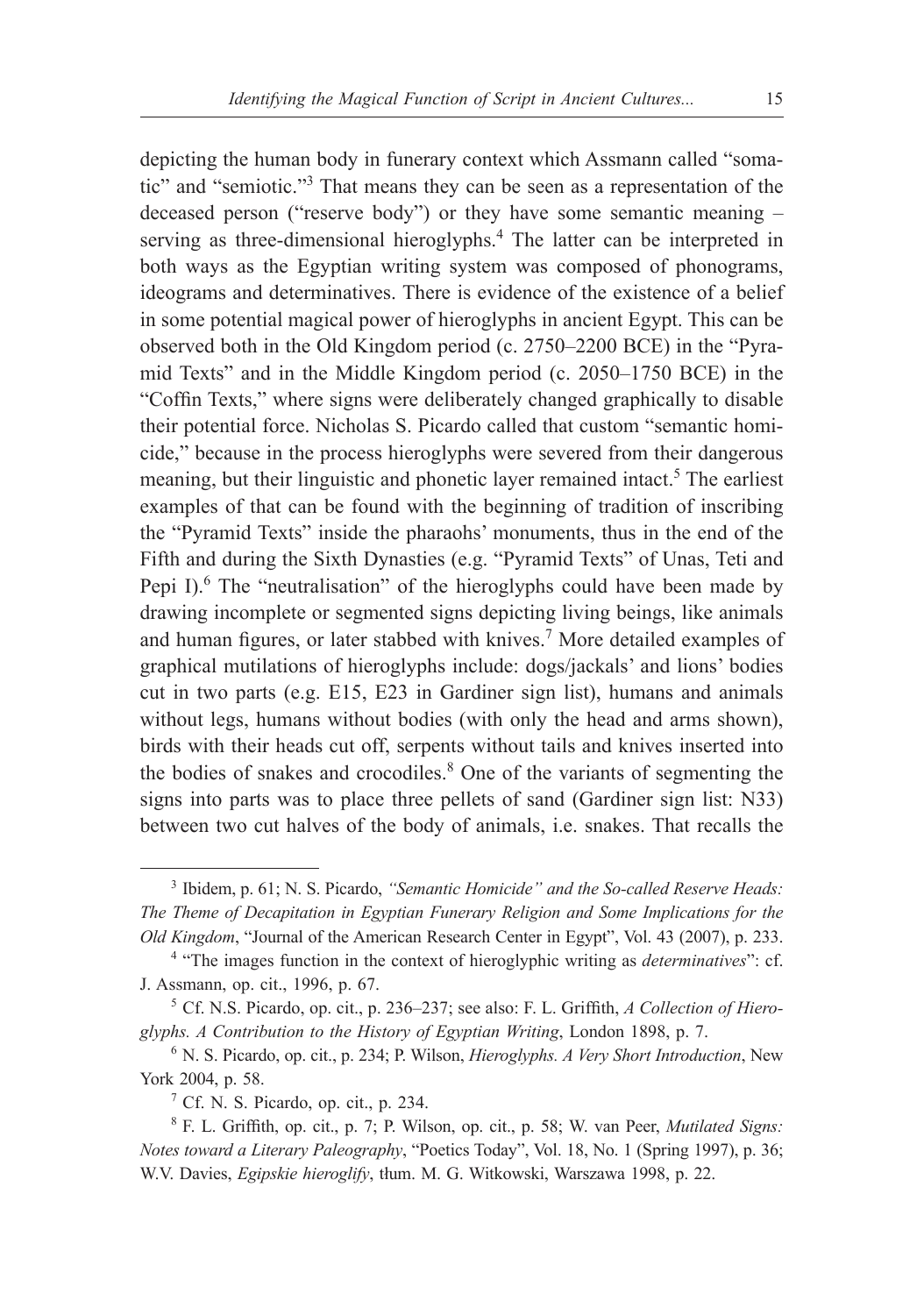ancient Egyptian story of Setne Khaemwese ("Setne I") known from Greco- -Roman period papyrus.<sup>9</sup>

And now Nefer-ka-ptah was face to face with the snake that no man could kill, and it reared itself up ready for battle. Nefer-ka-ptah rushed upon it and cut off its head, and at once the head and body came together, each to each, and the snake that no man could kill was alive again, and ready for the fray. Again Nefer-ka-ptah rushed upon it, and so hard did he strike that the head was flung far from the body, but at once the head and body came together again, each to each, and again the snake that no man could kill was alive and ready to fight. Then Nefer-ka-ptah saw that the snake was immortal and could not be slain, but must be overcome by subtle means. Again he rushed upon it and cut it in two, and very quickly he put sand on each part, so that when the head and body came together there was sand between them and they could not join, and the snake that no man could kill lay helpless before him.<sup>10</sup>

That means the sand was considered by the Egyptians even more severe way of "killing" the hieroglyphs.

The other method to "neutralise" signs was by substitution. This could have been done by writing a hieroglyph which was potentially dangerous phonetically or replacing it by another one. The former is seen in the example of the god Seth's name. While it was written with his animal symbol (E20 or E21) in the "Pyramid Texts" of pharaoh Unas, it was later rendered by phonetic means alone.<sup>11</sup> Substitution was used especially to omit human figures – by using a single vertical stroke (Gardiner: Z1), diagonal stroke (Z5) or grain of sand (N33).<sup>12</sup> The "Seth animal" is most probably a fantastic creature, but its tail was designed in a very unusual way suggesting that it is actually an arrow piercing Seth's hindquarters.<sup>13</sup> As the examples of this originate from the Old Kingdom period, it can be treated as a prototype of a later form of mutilation of hieroglyphs. In the Middle Kingdom, the knife was used for the first time to cripple animal and human figures and became the symbol of this

<sup>9</sup> R. K. Ritner, *The Mechanics of Ancient Egyptian Magical Practice*, "Studies in Ancient Oriental Civilization", No. 54, Chicago 1993, p. 157; T. Andrzejewski, *Opowiadania egipskie*, Warszawa 1958, p. 250‒251.

<sup>&</sup>lt;sup>10</sup> M. A. Murray, *Ancient Egyptian Legends*, London 1920, p. 33–34, [online], http:// www.sacred-texts.com/egy/ael/ael07.htm [accessed: 20.08.2013].

<sup>11</sup> H. te Velde, *Egyptian Hieroglyphs as Signs, Symbols and Gods*, "Visible Religion. Annual for Religious Iconography", Vols. IV-V: "Approaches to Iconology", Leiden 1985‒1986, p. 67.

<sup>&</sup>lt;sup>12</sup> Cf. A. H. Gardiner, *Egyptian Grammar*, 3rd edition, London 1973, p. 534–537. <sup>13</sup> R. K. Ritner, op. cit., p. 164.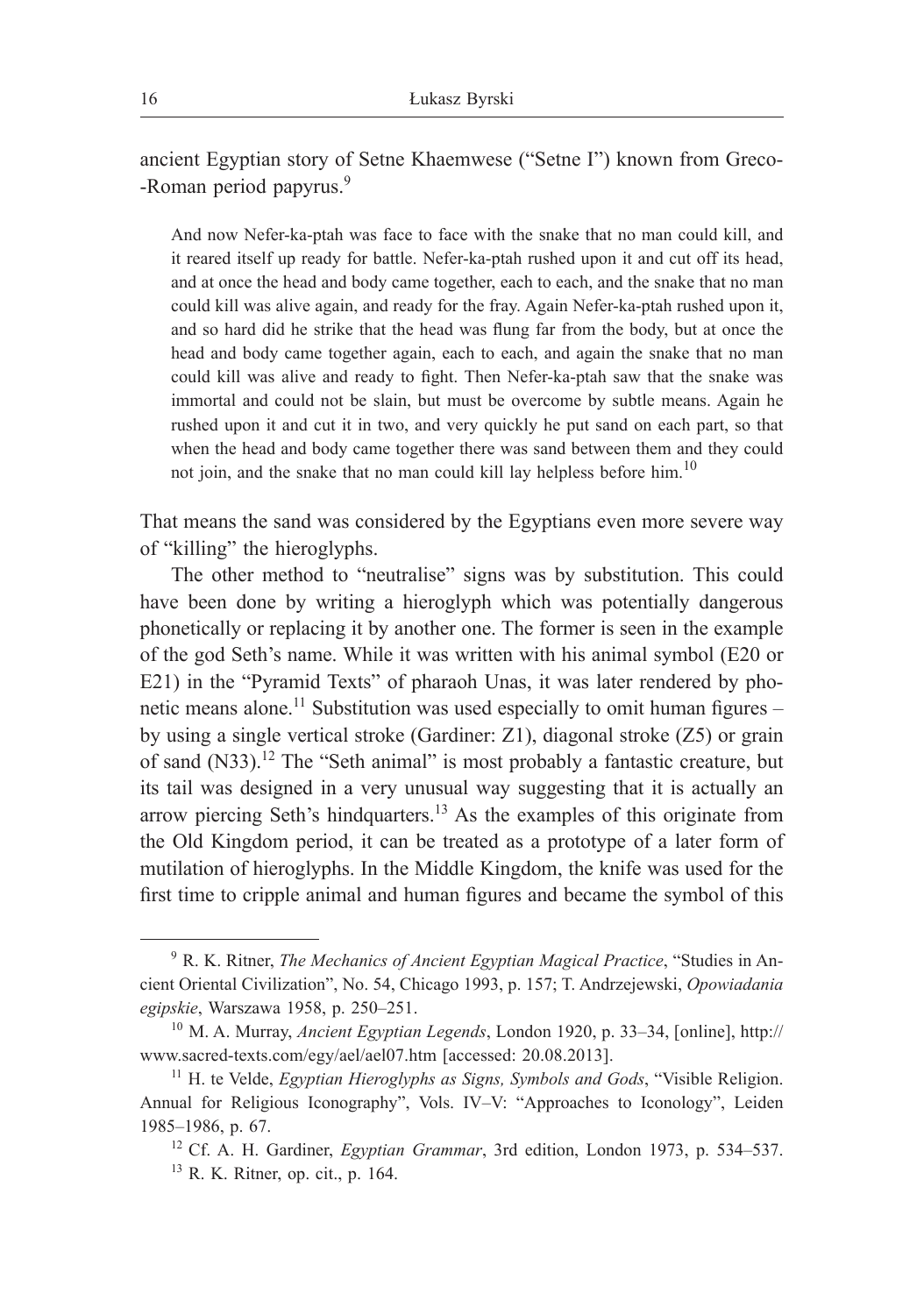action as the hieroglyph for "mutilation" or "damage" was a human leg with the blade ready to cut it  $(D57)$ .<sup>14</sup> In the Late Period (c. 1070–332 BCE) Seth's name was written again in his animal sign, but this time with the ears of an ass and his body struck with a knife.<sup>15</sup> The same was applied to another god seen as an evildoer and shown in the form of a serpent – Apophis, who sometimes appears depicted as a tied up corpse pierced with blades.16

The main question remains – why did this actually occur? There is no one simple answer to that. It was proposed that depictions of living beings – be it humans, animals, mythical creatures or gods – could be harmful to the deceased person, especially in burial chambers or sarcophagus, because they may eat the offerings for the dead or even damage the body.17 Other scholars suggested the idea that hieroglyphs were deprived of their feet so they could not move from their place and confuse the spells for the dead or group themselves into dangerous phrases.<sup>18</sup> It is also possible that they simply should be in the same state as the buried person since the so called "reserve heads" were mutilated in a comparable context.<sup>19</sup> One fact is however clear – that all the examples come from burial chambers or sarcophagi and never from places accessible to the living.<sup>20</sup> Yet there is another problematic matter. It was suggested that none of the images could act as a living entity without being "animated" previously and this could have been done during the ritual called "opening the mouth" and such circumstances would be unlikely to result in hieroglyphic creatures "attacking" the dead person as it had to be performed with positive intentions.<sup>21</sup> On the other hand, J. Assmann stated that "according to Egyptian beliefs, the idol does not represent the body of the god but is the body of the god."<sup>22</sup> The names of gods were placed on the temple walls to evoke them during the proper ritual and this was done by reading their names (written in hieroglyphs), what could be interpreted to some extent as magically bringing them to life according to Penelope Wil-

- $20$  H. te Velde, op. cit., p. 67.
- $21$  Cf. ibidem, p. 67; N. S. Picardo, op. cit., p. 235.

 $14$  Ibidem, p. 165; A. H. Gardiner, op. cit., p. 457.

 $15$  H. te Velde, op. cit., p. 67.

 $16$  W. V. Davies, op. cit., p. 22.

 $17$  Cf. ibidem, p. 22.

<sup>18</sup> Cf. H. te Velde, op. cit., p. 67; see also: F. L. Griffith, op. cit., p. 7.

<sup>19</sup> N. S. Picardo, op. cit., p. 234.

<sup>22</sup> J. Assmann, *Ancient Egypt and the Materiality of the Sign*, [in:] *Materialities of Communication*, eds. H. U. Gumbrecht, K. L. Pfeiffer, Stanford 1988, p. 27; see also: W. van Peer, op. cit., p. 38.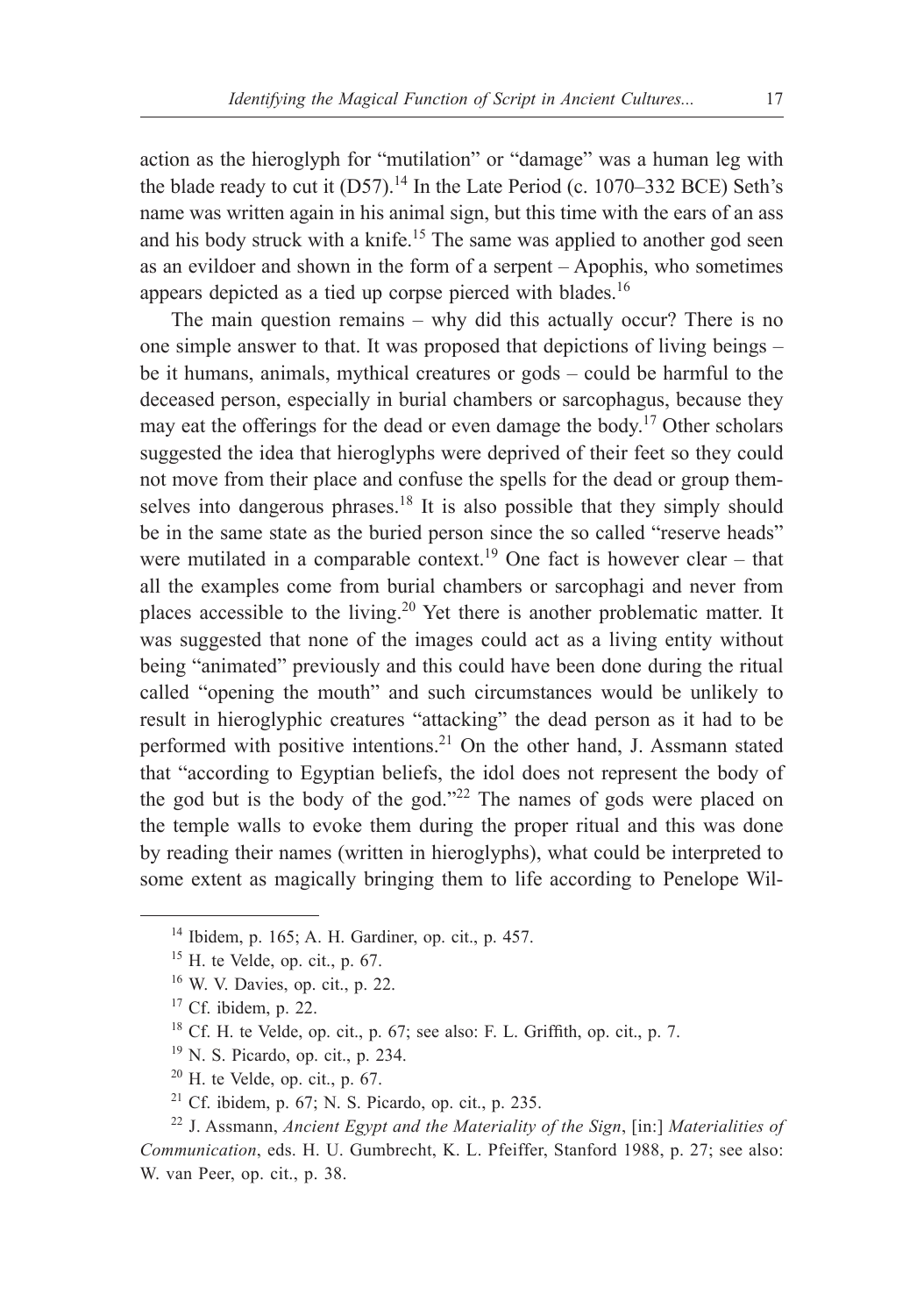son.<sup>23</sup> Furthermore H. Te Velde pointed out that hieroglyphs were sometimes depicted with features of the living such as hands, eyes, etc. $24$ 

There is also evidence of the opposite belief in the positive influence of hieroglyphs that are not necessarily in a funerary context. Ancient Egyptians made three-dimensional likenesses of them and used them as amulets.<sup>25</sup> They were worn on the body to protect against evil and illness and bestow magical power on the owner.26 Out of hundreds of them, the most often mentioned in publications are: *ankh* ("life"), *djed* ("stability"), *wadjet* ("soundness", "haleness"), *sa* ("protection"), *was* ("dominion"), and *wadj* ("freshness", "greenness").27 In those examples it is clear that they could be read as if they were two-dimensional writing. In a similar context, hieroglyphs representing parts of the human body  $-$  like the hand, foot or face  $-$  were also used. They were supposed to enhance and ensure the proper function of those organs in the afterlife.<sup>28</sup>

# MESOPOTAMIA

The beginning of the Mesopotamian script was similar to other early writing systems. This can be seen from early examples of clay tablets written in pictographs with a pointed stylus. But the fact that the main media of recording writing was clay and that the system itself was developed for administrative and economic needs caused the tendency to simplify picture-signs to wedge-like abstract forms written using a flat stylus and the monumental inscriptions also followed this principle.29 For some time it was written with mixed combinations of sign pictographs and wedges but soon it became a completely cuneiform script for the most of recorded history of the region.<sup>30</sup> This meant that the Mesopotamian writing system had lost its pictorial character and its signs did not represent anything close to real animals or

<sup>23</sup> P. Wilson, op. cit., p. 58; also in: B. McDermott, *Decoding Egyptian Hieroglyphs. How to Read the Secret Language of the Pharaohs*, London 2001, p. 64.

 $24$  H. te Velde, op. cit., p. 66.

<sup>25</sup> W. V. Davies, op. cit., p. 23.

 $26$  B. McDermott, op. cit., p. 65.

 $27$  H. te Velde, op. cit., p. 65–66; W. V. Davies, op. cit., p. 23–24.

<sup>28</sup> W. V. Davies, op. cit., p. 24.

<sup>29</sup> C. B. F. Walker, *Reading the Past: Cuneiform*, London 1987, p. 7.

<sup>30</sup> Ibidem, p. 7; M. W. Green, *Early Cuneiform*, [in:] *The Origins of Writing*, ed.

W. M. Senner, Lincoln and London 1989, p. 43.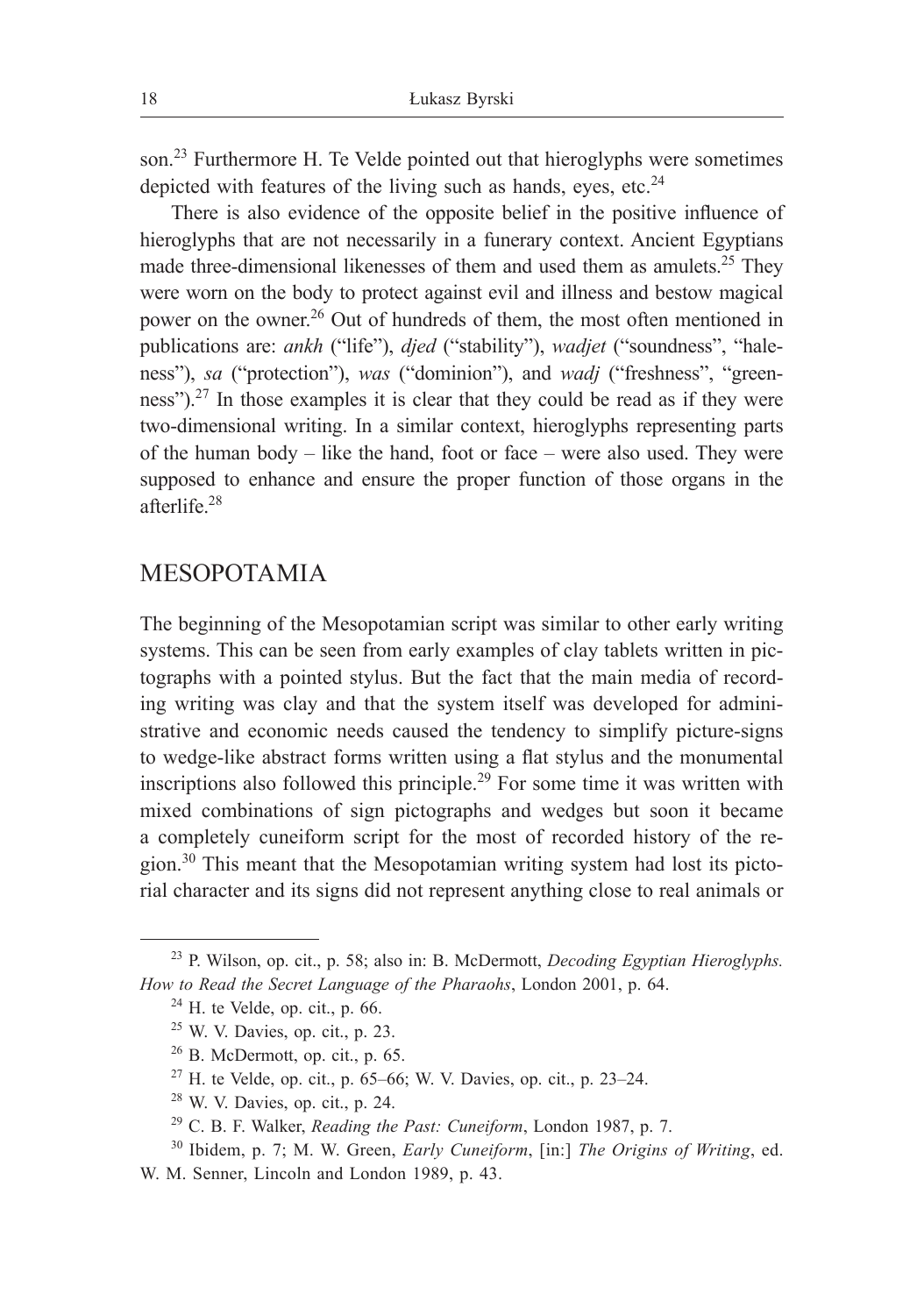humans. Although the script itself was created by the god Enki according to some myths – it was just a tool that could have been used for writing magical texts by combining wedges into words to form a spell like any alphabetic system. Therefore, to my knowledge, there is no actual belief in magical power hidden in the single wedges of the Mesopotamian script.

### MESOAMERICA

The two examples mentioned before show that there could have been completely different attitudes toward characters of the script in the Old World. The next logical step would be to see if one of these attitudes applied to Mesoamerican writing systems. The first problem that could be observed here is that the most of the scripts used in the New World in Pre-Columbian times have not been deciphered yet or even not considered as a "true" writing system at all. The situation is different with the Maya script which was deciphered in 1952 by the young Soviet linguist Yuri V. Knorozov. Although many scholars had contributed to this process since the  $19<sup>th</sup>$  century, it was Knorozov who proved that the Maya used also phonetic signs beside ideograms and that the complexity and sophistication of this system could match any other developed writing of the Old World.<sup>31</sup> Graphically it was described by the 19<sup>th</sup> century French orientalist Léon de Rosny as "calculiforme" or "pebble-shaped" which is generally accurate but does not show the whole picture. $32$  This term could be used to describe only geometrical or symbolic variants of the glyphs and as J. Eric Thompson explained they are not of a "normal" form in the sense that it is their basic rendering.<sup>33</sup> The system was not standardised: one sign could be presented in many different variations – including so called "head variants" and "full figure" glyphs. "Head variants" are the glyphs shaped like the human head and "full figure" are those representing the whole body of the person depicted by the sign. The first identified "head variants" were numerical signs – most of which were recognised by J.T. Goodman and Ernst Förstemann at the end of 19<sup>th</sup> and beginning of the  $20<sup>th</sup>$  century.<sup>34</sup> It was established since then that the "head

<sup>31</sup> M. Coe, J. Kerr, *The Art of the Maya Scribe*, London 1997, p. 53.

 $32$  Ibidem, p. 50.

<sup>33</sup> Cf. J. E. S. Thompson, *Maya Hieroglyphic Writing: Introduction*, Washington 1950, p. 44.

<sup>34</sup> M. Macri, *The Numerical Head Variants and the Mayan Numbers*, "Anthropological Linguistics", Vol. 27, No. 1 (Spring, 1985), p. 49–50.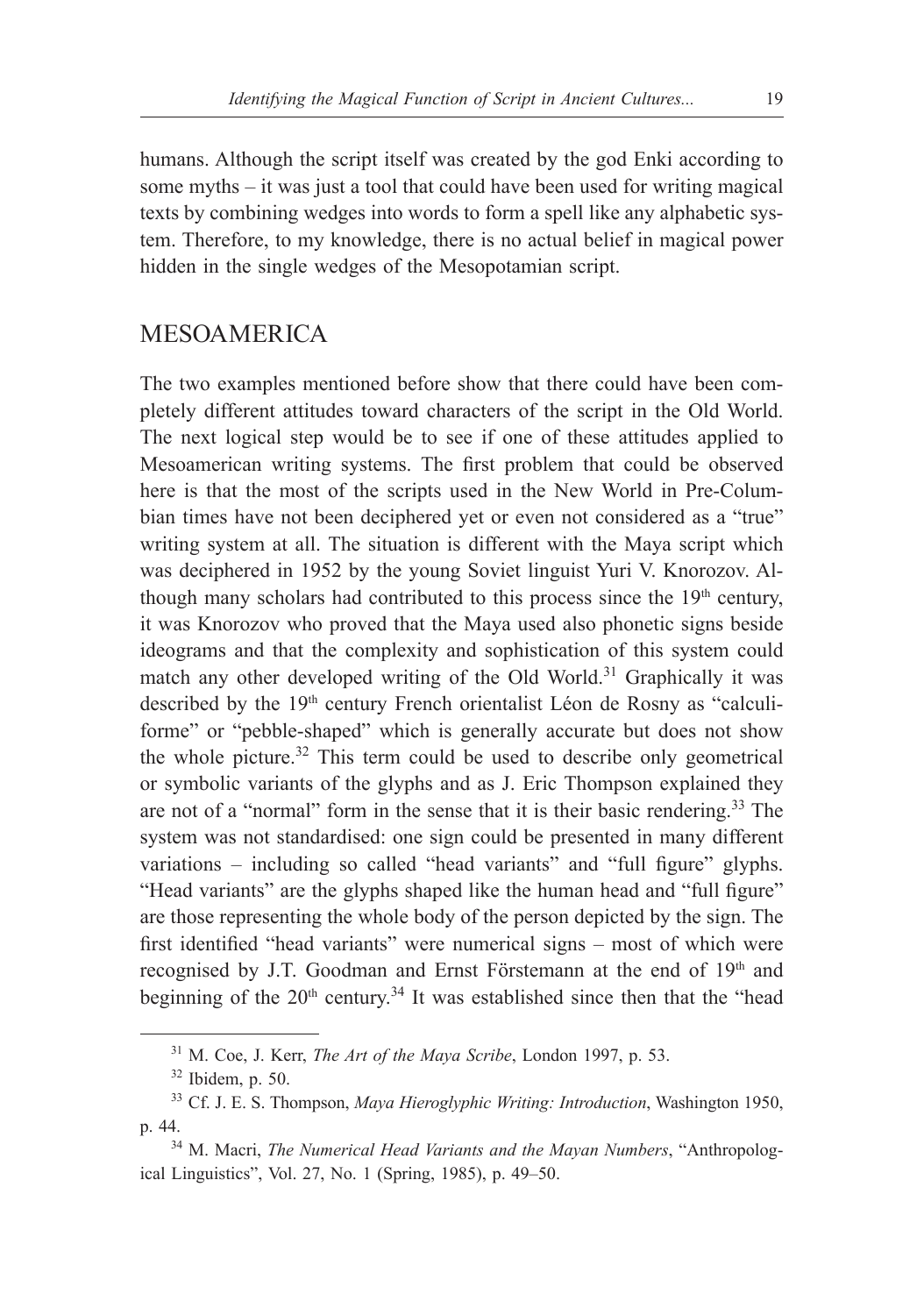variants" of numerical and day glyphs in the calendar were personifications of gods who were patrons of a particular number or day of month, etc. In 1985 Martha Macri suggested, however, that the identifications of glyphs with their patron gods by the Maya were not random, but in fact connected with the pronunciation of a particular number in its original language.<sup>35</sup>

One of the most interesting examples of signs in Maya script are the "full figure" forms of glyphs. The most famous examples can be found in Copan (Stela D), Quirigua (Stela D, Monument 2, Monument 16) and Palenque sites.<sup>36</sup> It would seem that J. Assmann's opinion that there is no clear difference between hieroglyphic writing and representational art in ancient Egypt is also suitable for the Mesoamerican context. Not only numerical and calendar signs had their "personified" form. The full-figure images and associated glyphs also showed the rulers' names and the local gods associated with them.<sup>37</sup> Probably all of the glyphs had their "animated" variant. "Head variants" and "full figure" forms were often written with some "attribute" of a geometrical glyph.<sup>38</sup> This and other graphical manipulations, like the fact that all the Maya glyphs were designed as three-dimensional characters that can cover parts of another one in the same glyph block, suggest that potentially they might have been seen as living beings. "Animated" characters of the script as well as the drawing of the hieroglyphs as transpositions of three- -dimensional spaces into two-dimensional surfaces is another similarity with the Egyptian beliefs. But there is a lack of evidence that the Maya glyphs were thought to be active somehow and interacted with the earthly, human realm. There is also a possibility that it was done only for aesthetic reasons to make the inscriptions appear more dynamic as if it was an animated story. Indeed, common for other Mesoamerican writing systems is the "comic-like" style where signs interact with each other or are drawn with "speech bubbles" (or scrolls). This is present in the Aztec script as well as in earlier Central Mexican writing systems. "Speech bubbles" were also used in Maya iconography, but dialogues were written in ordinary glyphs without those features.

<sup>35</sup> Ibidem, p. 46‒85.

<sup>&</sup>lt;sup>36</sup> M. Coe, J. Kerr, op. cit., p. 131–133; A. Stone, *Variety and Transformation in the Cosmic Monster Theme at Quirigua, Guatemala*, [in:] *Fifth Palenque Round Table 1983*, eds. M. G. Robertson, V. M. Fields, San Francisco 1985, p. 44; M. G. Looper, *Lightning Warrior: Maya Art and Kingship at Quirigua*, Texas 2003, p. 111; M. Macri, op. cit., p. 67.

<sup>37</sup> W. L. Fash, *Dynastic Architectural Programs: Intention and Design in Classic Maya Buildings at Copan and Other Sites*, [in:] *Function and Meaning in Classic Maya Architecture*, ed. S. D. Houston, Washington 1998, p. 260

 $38$  J. E. S. Thompson, op. cit., p. 44.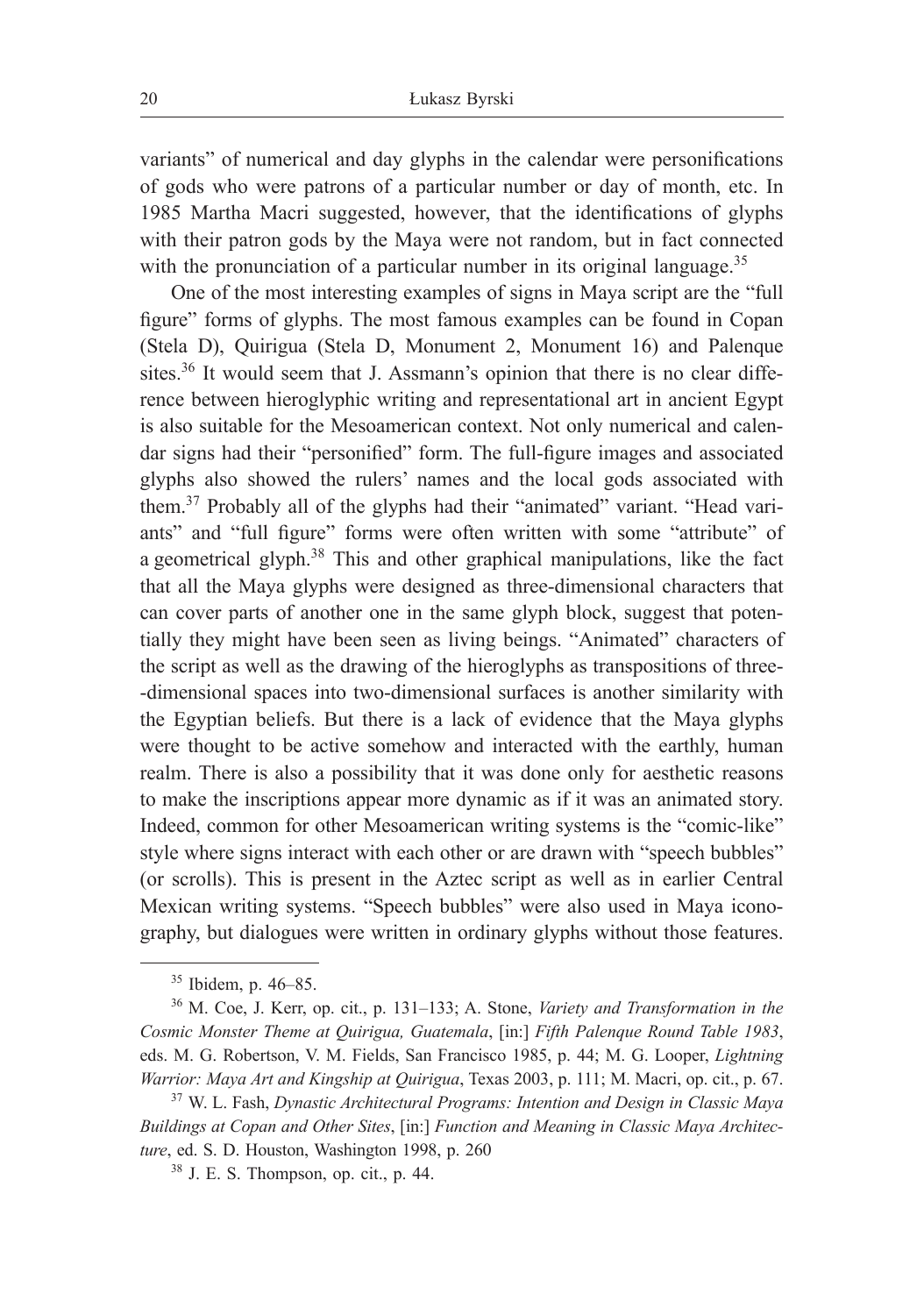## **CHINA**

The indigenous Chinese writing system is composed of very distinctive characters with rectangular or square-shaped features. The reason for this is in connection with tools that were used and are still used today by calligraphers to write them. It is also the only logo-phonetic script in use today and on a massive scale (i.e. the vast population of China and Chinese emigrants all over the world as well as Japanese writing which is of Chinese origin for the most part). It is not surprising to find here beliefs that are connected with the power of written signs. This is especially visible in Daoist magical practices where special hand-written talismans or amulets were created for the purpose of contacting or expelling spirits. One of the first Westerners to be deeply interested in this topic was the French scholar Henri Doré. He published in Shanghai in the years 1911–1938 his gigantic 18-volume study under the title "Recherches sur les superstitions en Chine" ("Research on superstitions in China").<sup>39</sup> The Chinese talismans were derived from tokens used in military campaigns to ensure that the orders were correct. These tallies were broken in two by the commanding officer and one part was sent with his deputy, the other being delivered to the marshal of the other flank.<sup>40</sup> According to Livia Kohn, Daoists believed that the "original" half of the talisman was in Heaven.<sup>41</sup> In the Chinese language the word for talisman is  $f\acute{u}$  (符) and in fact in the modern dictionary the first meaning of this character is explained as: "tall (with two halves, made of wood, bamboo, jade, metal, issued by a ruler to generals, envoys, etc., as credentials in ancient China)."42 The other two being: "symbol, mark" and "magic figures drawn by Daoist priests to invoke or expel spirits and bring good or ill fortune."<sup>43</sup> The reason why this term was used in the context of Daoist magic can be explained by the fact that written tallies were sometimes also written contracts. In similar manner talismanic charms attributed to their inventor Zhang Daoling, the founder of the Heavenly Master Sect, were considered to be contracts made with spirits.<sup>44</sup>

It is worth noting that there is some confusion among Western scholars how to translate  $f\mathcal{U}(\text{m})$  into English – some of them use only the word "tal-

<sup>39</sup> W. P. Cienkowski, *Poligloci i hieroglify*, Warszawa 1967, p. 111.

<sup>40</sup> L. Kohn, *Introducing Daoism*, New York 2009, p. 120.

 $41$  Ibidem, p. 120.

<sup>42</sup> Wu Guanghua, *Chinese Characters Dictionary with English Annotations*, Shanghai 2002, p. 300.

<sup>43</sup> Ibidem, p. 300.

<sup>&</sup>lt;sup>44</sup> L. Legaz, *Tao Magic: The Chinese Art of the Occult*, New York 1975, p. 24–25.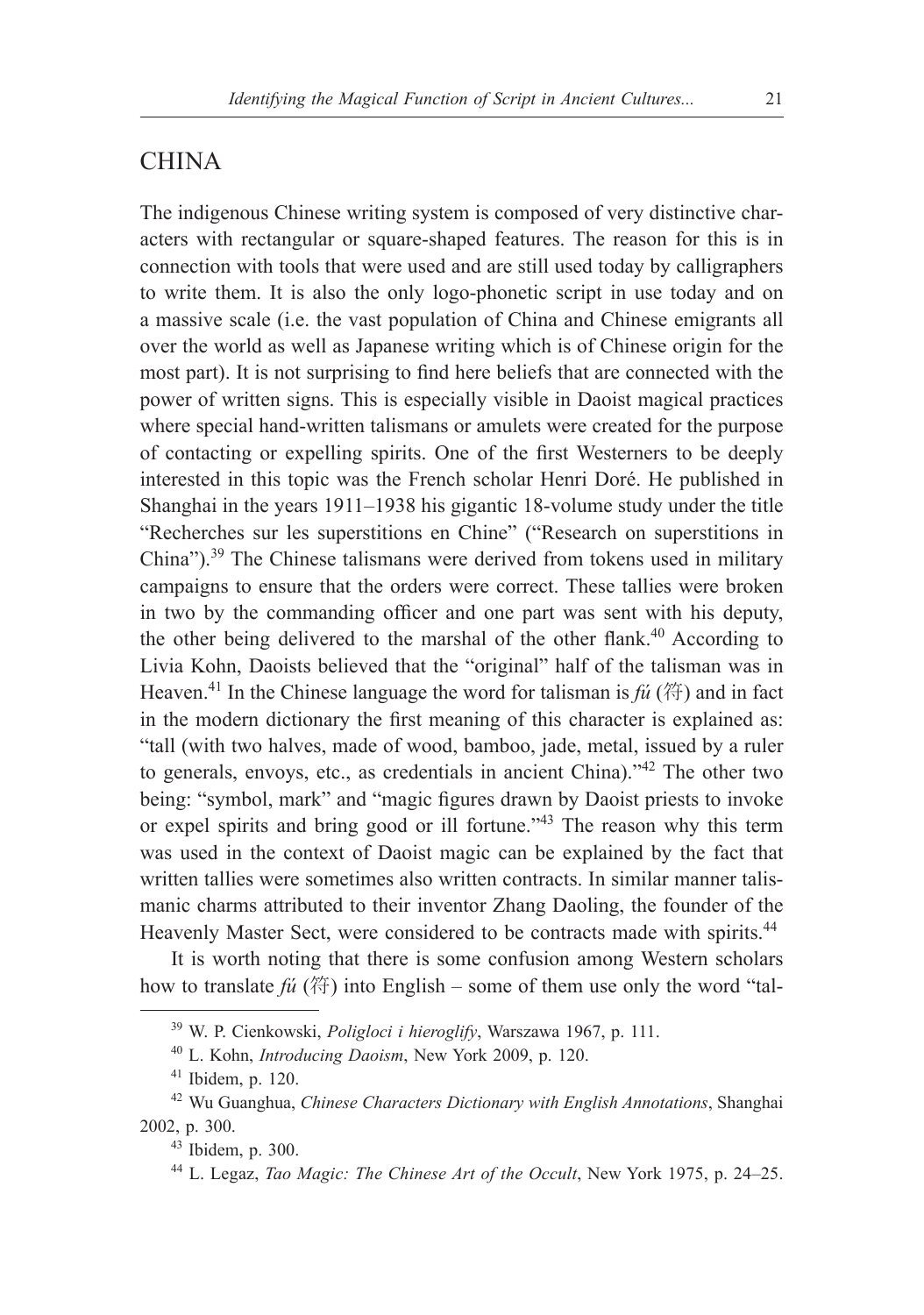isman" others exclusively and consistently refer to it as "amulet." I can guess that the main reason for this situation is the fact that in Chinese "amulet" is called *hù shēn fú* (護身符) – which literally means: "body protecting talisman."<sup>45</sup> In other words, in the Chinese language "amulet" is only one kind of  $f\acute{u}$  – an indigenous term translated as "talisman" – so both can be referred to as "talismans." The language in which the talismans and amulets were made is that of ghosts and spirits and is known only to initiated Daoist masters.46 It is an independent form of language outside Chinese and the written characters used in that ghost speech are also very special. They resemble the Chinese script and similarly take a vertical rather than horizontal form.<sup>47</sup> Sometimes they are simply old or deformed Chinese characters of the ordinary writing system, while at other times completely invented signs. They were written in a "free" style, not restricted by the rules of traditional Chinese calligraphy or treated in an extremely flexible way.<sup>48</sup> In the text *Baopuzi*  written by Ge Hong  $(281-361 \text{ CE})$  there was even a dictionary of them.<sup>49</sup>

It was also believed that these talismans evoked whatever condition was expressed on them and this is the reason why there are so many different "magical" variants of the signs *fú* (福; "good fortune") and *shòu* (壽; "[long] life").<sup>50</sup> Other things written on talismans and amulets included the names of protective spirits or spells to hurt, kill or expel demons.<sup>51</sup> Their look and methods of preparation varied accordingly to the purpose in which they were used but most of them were written on strips of paper, as it was easily obtainable and the cheapest media in China available in five basic colours: red, yellow, blue, white and black.<sup>52</sup> The characters of this "magical script" could not be written like ordinary ones and special conditions had to be fulfilled for the purpose of giving them a magical function, for example: it has to be written in a secluded and clean place, in ritual purity, at night time, in perfect accordance with the phases of the moon or the precise hour of the day,

<sup>45</sup> Wu Guanghua, op. cit., p. 300.

<sup>46</sup> W. Eberhard, *Symbole chińskie. Słownik*, tłum. z niem. R. Darda, Kraków 2001, p. 15.

 $47$  L. Legaz, op. cit., p. 20.

<sup>48</sup> Ibidem, p. 21.

<sup>49</sup> W. Eberhard, op. cit., p. 15.

 $50$  L. Legaz, op. cit., p. 29 (also on the p. 73–74 are presented 100 talismanic forms of each of those two characters).

<sup>51</sup> Ibidem, p. 29.

<sup>52</sup> Miura Kunio, *Magic*, [in:] *The Encyclopedia of Taoism*, ed. F. Pregadio, Vol. I, London and New York 2008, p. 117; L. Legaz, op. cit., p. 27–28.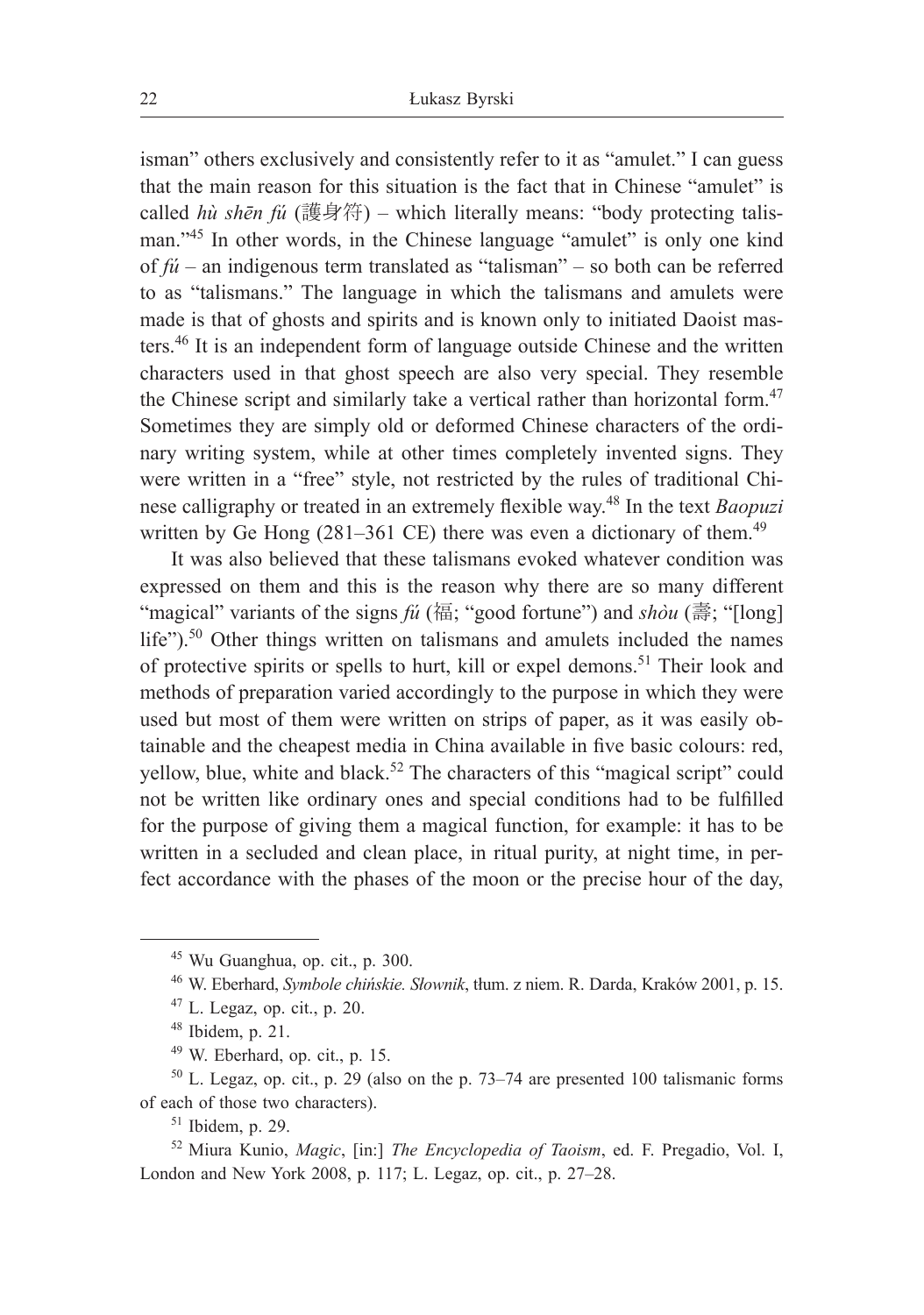etc.<sup>53</sup> Another thing which was important was careful control of breathing when drawing the signs on the talisman/amulet.<sup>54</sup> However, it was believed that the magic power of these objects existed thanks to the permanent presence of spirits inside them and that is why communication between the Dao priest and the spirits did not need any medium as the talisman itself to serve this function.55 In *Daofa Huiyuan* (道法會元; "Corpus of Daoist Ritual") the special conditions for making an amulet are described in these words:

You use speedily the writing brush to write down the amulet. Having done [the writing] you let the splendour of your heavenly eye enter [the amulet], and all the generals and emissaries that you summoned enter the centre of the amulet. […] In your meditative vision you see the general and emissaries who were summoned and are [now] inside the amulet that you wrote.<sup>56</sup> If the breath in your mouth leaks out, during time when the amulet is being written, or if your mouth does not enclose the breath and an amulet is still being written, such an amulet does not have any divine force.<sup>57</sup>

Fragments of the text presented above directly state that not all of the characters have some magical power, even in this special language of the spirits, but only those written during special rituals.

### NORTHERN EUROPE

The last example in this short overview of a script-related magic comes from Europe. Although sources for runic magic are generally late  $-$  i.e. from the Middle Ages – the writing system itself is known to be much older with the oldest rune-inscribed object dating back to c. 200 CE.<sup>58</sup> As this topic has been discussed in the past in great detail by many scholars, I therefore reduce the scope of the introductory part only to mentioning the main sources and focusing on the role of the single sign in runic magic.

The evidence for using runes in magical practices comes from the three groups of sources: sagas, eddas and inscriptions on different objects. The sagas were written in the  $13<sup>th</sup>$  century but they recall events from the past

 $53$  L. Kohn, op. cit., p. 121; L. Legaz, op. cit., p. 25–26

<sup>&</sup>lt;sup>54</sup> F. C. Reiter, *Basic Conditions of Taoist Thunder Magic*, Wiesbaden 2007, p. 41–42.

 $55$  L. Legaz, op. cit., p. 18.

<sup>56</sup> F. C. Reiter, op. cit., p. 41 (TT 1220: 69.14a). 57 Ibidem, p. 42 (TT 1220: 69.14b).

<sup>58</sup> R. I. Page, *Pismo runiczne*, tłum. J. Strzelczyk, konsult. nauk. J. Strzelczyk, Warszawa 1998, p. 25.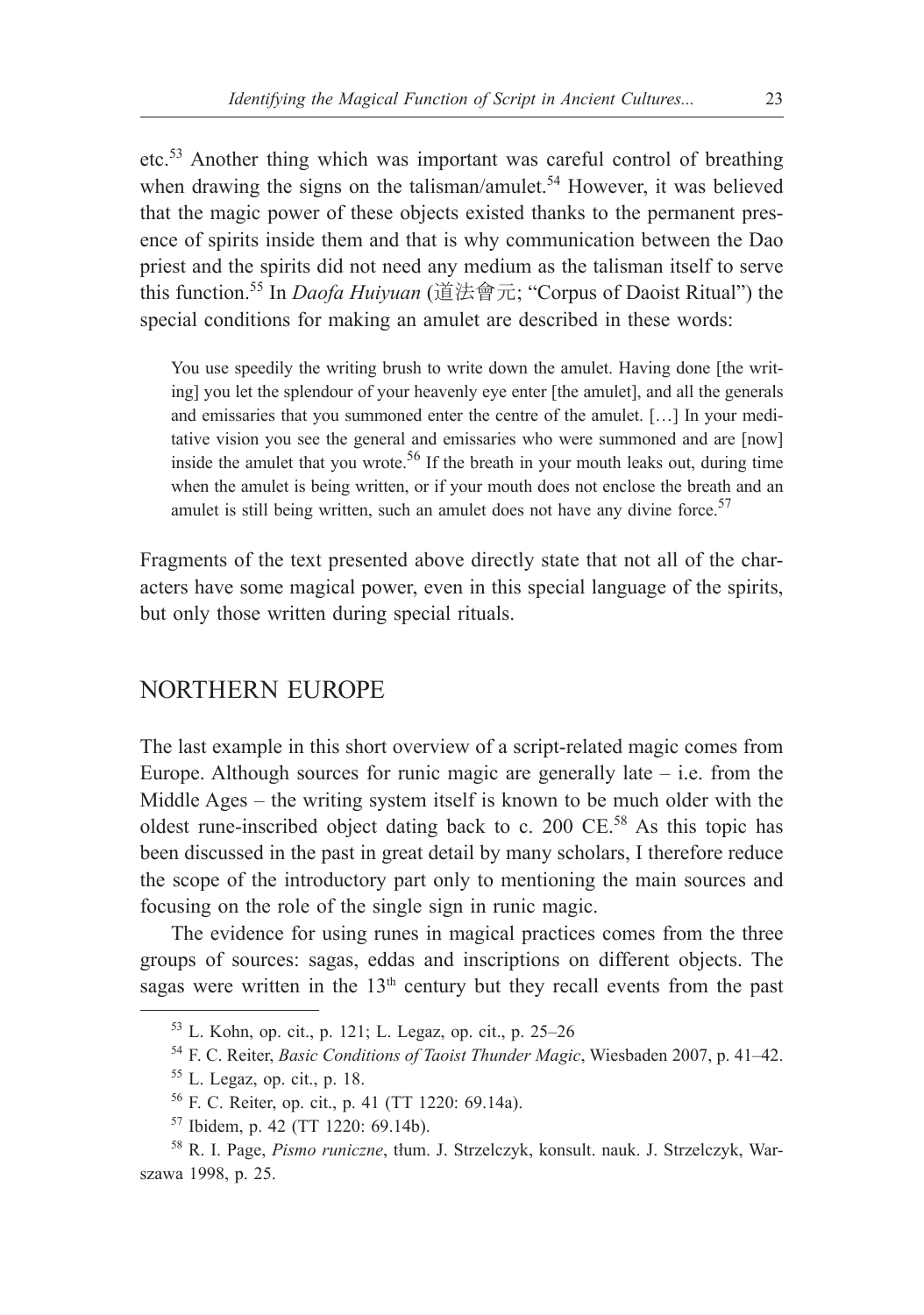c.  $10<sup>th</sup>$  century. Also the eddas were written around the same time but they record much older traditions. Those runic practices, which were recorded in the first two groups of sources and have parallels in inscriptions, are considered to be the most reliable by the scholars. Mindy MacLeod and Bernard Mees gave an example on this from "Egil's Saga."<sup>59</sup> In this text there are two well known passages dealing with the magical usage of runes. In one of them Egil saves a girl who was exposed to a runic love charm carved by someone incompetent on a whalebone which was put in her bed. Three verses of this saga were almost literary inscribed on a rune stick from Trondheim which was dated to 1175–1275 CE.<sup>60</sup> The second one, which recounts how Egil discovered poison in the horn he was given to drink, is according to them questionable as original runic practice for two reasons: firstly – using blood in runic magic remains uncertain, and secondly  $-$  it has parallels to Christian stories, e.g. the tale of St. Benedict in Pope Gregory's the Great "Dialogues," where the only difference is making the sign of the cross instead of carving the runes.<sup>61</sup>

There is no doubt that the runes were used in a magical context in earlier times than that of recording the sagas and eddas. The rune-stones were even sometimes deliberately overturned, in order to hide the contents of the magical spells from the eyes of the people.<sup>62</sup> The main question, however, is if the single runic letters had their independent magical meanings. The eddas give several listings of different types of runic magic, e.g. runes that help to win the battles, heal, or cause affection to someone using them. The most important here is an example from the stanza 6 of the "Lay of Sigrdrifa":

Victory runes you must know if you will have victory, and carve them on the sword's hilt, some on the grasp and some on the inlay, and name Týr twice (*ok nefna tysvar Tý*).<sup>63</sup>

The last verse of this fragment mentions the god Týr whose name was also given to the rune with the sound "t". His original name was reconstructed as Tīwaz or Teiwaz.<sup>64</sup> This verse could mean two things: writing the "t"-rune

<sup>59</sup> Cf. M. MacLeod, B. Mees, *Runic Amulets and Magic Objects*, Woodbridge 2006, p. 234‒235.

 $60$  Ibidem, p. 234–235 (footnote 2).

<sup>61</sup> Cf. Ibidem, p. 235.

<sup>62</sup> P. Horbowicz et al., *Runy*, ed. W. Maciejewski, "Acta Sueco-Polonica: Monografie 2", Warszawa 2011, p. 180-181.

<sup>63</sup> S. B. F. Jansson, *Runes in Sweden*, Stockholm 1987 (translations: P. Foote), p. 15.

<sup>64</sup> R. I. Page, op. cit., p. 16.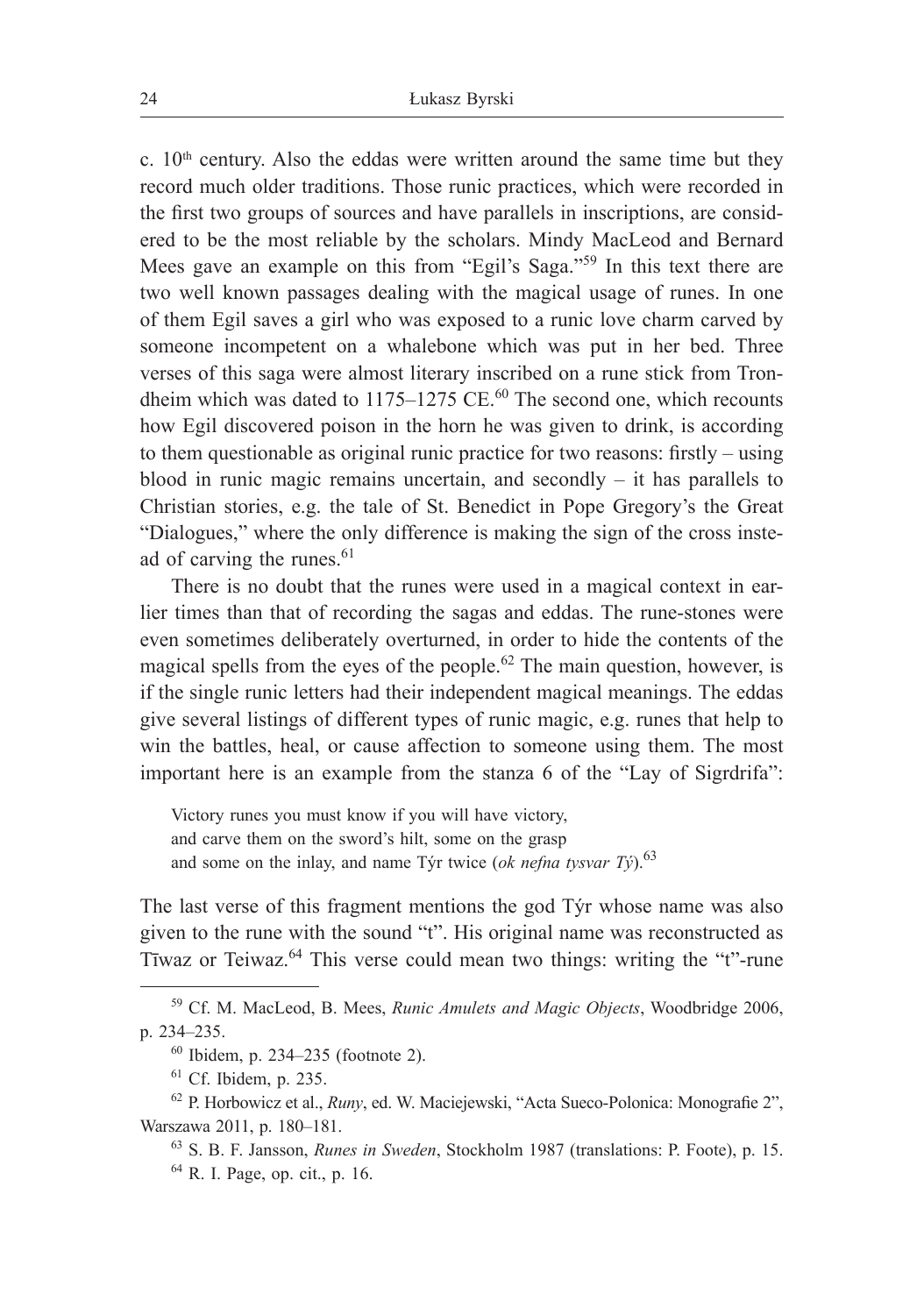twice and reading it out loud. Both actions served one purpose – to evoke the god's might into the letters  $-$  as it was "not the carving of runes per se that works wondrous effects but the invocation of a mysterious power through the runes."<sup>65</sup> There is some evidence for writing  $\overline{T}$   $\gamma$  is name on the amulets – as the one from Lindholm in Sweden made from fish bone in the  $6<sup>th</sup>$  century, which also bears a mysterious inscription: *aaaaaaaaRRRnnn* that cannot be interpreted in any context other than magical. $^{66}$  For strengthening the petition to the god, side lines were sometimes added to the "t"-rune making it visually similar to the spruce tree.<sup>67</sup> Another method was to write it several times one next to another as in the Gummarp runestone from Sweden with an "f"-rune – an acrophone for *fehu* which meant: "money," "cattle," "prosperity."68 Both might be meant using the expression to "name Týr twice." Likewise, worth noting is the fact that acrophony in runic context was sometimes even pushed further as the rune letters were even used as determinatives like in the Anglo-Saxon poem "Solomon and Saturn" in which the scribe used the combination: "m SALO," where "m" states for "man," to avoid using the full name Salomon.<sup>69</sup> Taking this into consideration, it can be shown that the magical use of a single rune was possible.

## FINAL REMARKS

After this short survey, we can see that there are both similarities and differences between the examples presented. The most common feature of these writing systems is a belief in their divine origin in each case. However, as is evident from the Mesopotamian cuneiform it does not imply that any written character was believed to have a magical power. Although Richard Kieckhefer wrote that "in a culture where writing is uncommon, it may well appear magical" and "even ordinary script may seem to bear extraordinary power," this does not translate to a single sign.<sup>70</sup>

Another important feature is the fact that with the most of the remaining writing systems (excluding Mesopotamian) was associated a belief in ani-

<sup>65</sup> R. Kieckhefer, *The Specific Rationality of Medieval Magic*, "The American Historical Review", Vol. 99, No. 3 (Jun., 1994), p. 834.

<sup>66</sup> R. Kieckhefer, *Magic in the Middle Ages*, Cambridge 2000, p. 48.

 $67$  Cf. P. Horbowicz et al., op. cit., p. 180.

<sup>68</sup> Cf. ibidem, p. 94; R. I. Page, op. cit., p. 16.

<sup>69</sup> R. I. Page, op. cit., p. 17.

<sup>70</sup> R. Kieckhefer, op. cit., 2000, p. 47.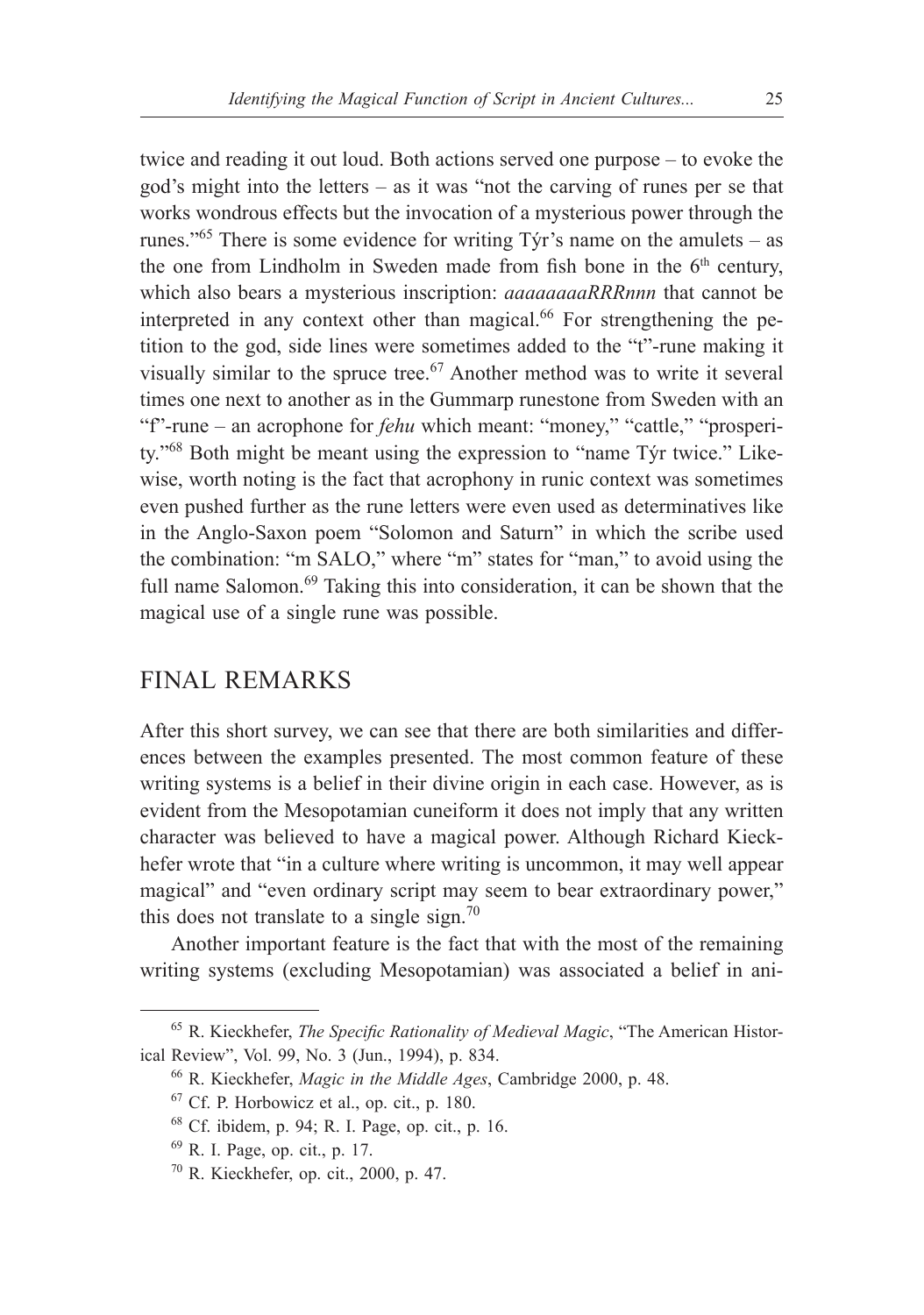mated aspects of the signs. It can be argued that in Egypt the notion according to which the hieroglyphs could come to life may be linked with the ideas behind the Egyptian art that "the idol does not represent the body of the god but is the body of the god" as Jan Assmann put it.<sup>71</sup> It is also possible that the Mayan glyphs were viewed as "living beings" ‒ especially in their personified forms – although there is no further proof that they had any magical power at all. Therefore we have to exclude Mesoamerica from deeper analysis and further comparisons because of lack of written evidence that could explain any indigenous beliefs in connection with the written characters. In China, on the other hand, it was believed that an amulet or talisman written in a special script was inhabited by spirits and in most cases these magical objects were made using single characters.72 But as the Germanic runes were an alphabet and each letter had a very abstract appearance, then it is hard to find any similar belief there.

Signs of script have to be activated somehow within plenty of these examples as well. They do not manifest their power by themselves  $-$  as in the case of Germanic writing system: it was "not the carving of runes per se that works wondrous effects but the invocation of a mysterious power through the runes."73 Using and ensuring that the characters of the script had some magical power required specific circumstances. These conditions were achievable only for some specialised groups of people, i.e. priest, etc.  $-$  as the drawing of magical writing or magically activating it was part of a wider ritual.

It is worth mentioning that many of these cases are linked with the context of funerals or death. The examples of hieroglyphic mutilation in burial chambers, Chinese amulets for contacting, expelling and destroying the ghosts and spirits, or rune-stones inscribed with magical spells and then overturned to hide their special content in order to ensure the dead people would stay in their graves.<sup>74</sup>

On the other hand, they could be used as talismans and amulets – Egyptian hieroglyphs and runes could serve this function as well as magical script from China.

But it should always be remembered that these examples came from different parts of world and borrowing from or influencing one another was highly unlikely. These written signs are not only different in their look but

 $71$  J. Assmann, op. cit., 1988, p. 27; see also: W. van Peer, op. cit., p. 38.

 $72$  L. Legaz, op. cit., p. 18.

<sup>73</sup> R. Kieckhefer, op. cit., 1994, p. 834.

<sup>74</sup> Cf. W. P. Cienkowski, op. cit., p. 101; P. Horbowicz et al., op. cit., p. 180.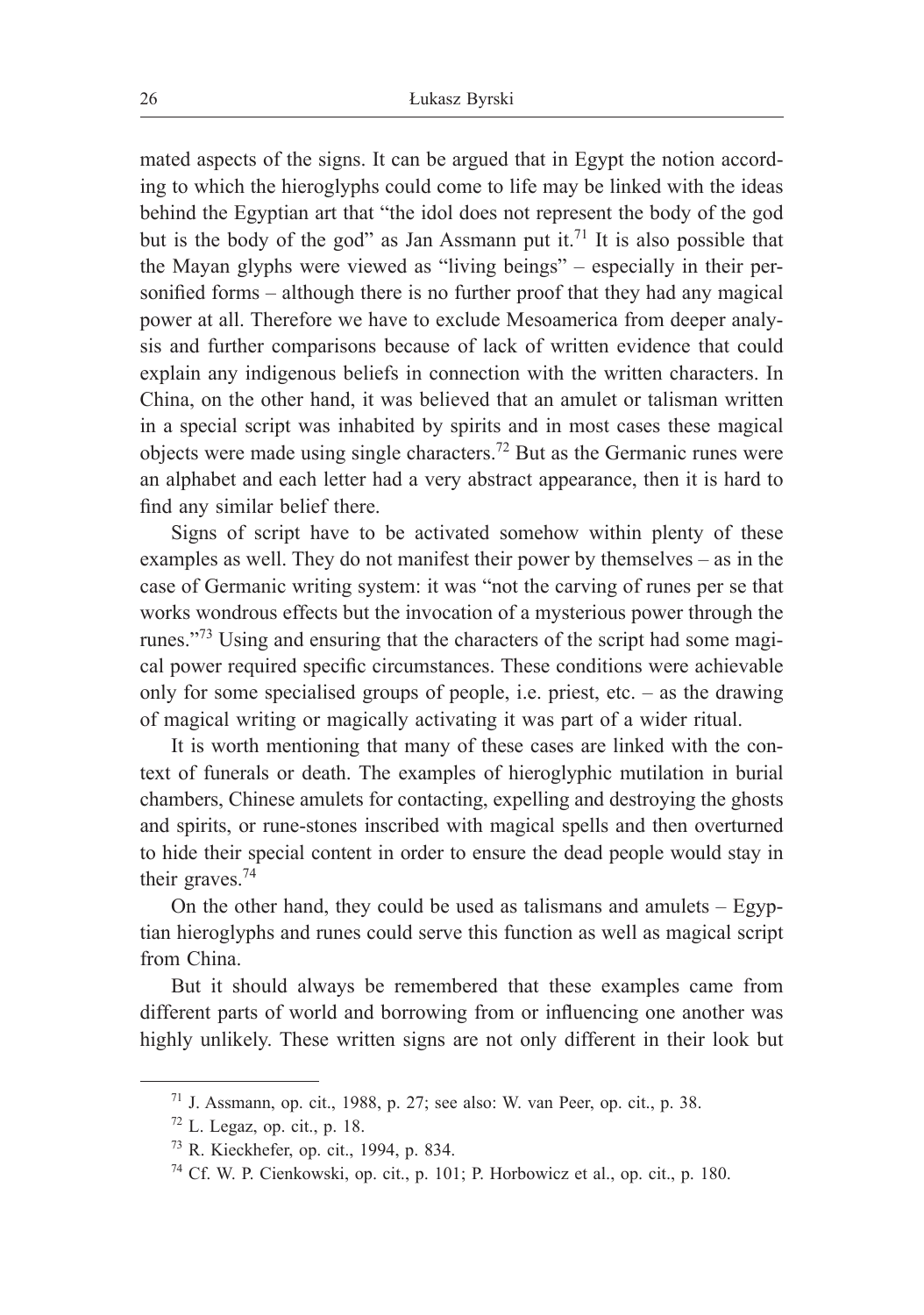also in all these cases they were utilised for magical purposes according to the characteristics of the writing system they were part of. Egyptian hieroglyphs depicted real objects in great detail (miniaturised reality) – the feature cuneiform lacked. The single character of the script could be used as a full magical spell or charm in the case of China and runes because in both systems one sign could stand for the whole word – one using the logograms, the other employing the acrophones.

### ACKNOWLEDGEMENTS

I would like to thank following scholars for their help with accessing to some of literature listed below (in alphabetical order): dr Edmund Baka, dr Christophe Helmke, prof. Kazimiera Mikoś, dr Jarosław Źrałka. I am also very grateful to Nihad Ramcic for checking the language of this paper.

### **REFERENCES**

- 1. Andrzejewski T., *Opowiadania egipskie*, Warszawa 1958
- 2. Assmann J., *Ancient Egypt and the Materiality of the Sign* [in:] *Materialities of Communication*, eds. H. U. Gumbrecht, K. L. Pfeiffer, Stanford 1988, p. 15–31.
- 3. Assmann J., *Preservation and Presentation of Self in Ancient Egyptian Portraiture* [in:] *Studies in Honor of William Kelly Simpson*, ed. P. der Manuelian, Vol. 1, Boston 1996, p. 55–81.
- 4. Assmann J., *Pamięć kulturowa. Pismo, zapamiętywanie i polityczna tożsamość w cywilizacjach starożytnych*, tłum. A. Kryczyńska-Pham, wstęp i red. R. Traba, Warszawa 2008 (original title: *Das kulturelle Gedächtnis. Schrift, Erinnerung und politische Identität in frühen Hochkulturen*, München 2002).
- 5. Cienkowski W.P., *Poligloci i hieroglify*, Warszawa 1967.
- 6. Coe M., Kerr J., *The Art of the Maya Scribe*, London 1997.
- 7. Davies W. V., *Egipskie hieroglify*, tłum. M. G. Witkowski, Warszawa 1998 (original title: *Reading the Past: Egyptian Hieroglyphs*, London 1987).
- 8. Eberhard W., *Symbole chińskie. Słownik*, tłum. z niem. R. Darda, Kraków 2001 (original title: *Lexikon chinesischer Symbole. Die Bildsprache der Chinesen*, München 1983).
- 9. Fash W. L., *Dynastic Architectural Programs: Intention and Design in Classic Maya Buildings at Copan and Other Sites* [in:] *Function and Meaning in Classic Maya Architecture*, ed. S. D. Houston, Washington 1998, p. 223–270.
- 10. Gardiner A. H., *Egyptian Grammar*, 3rd edition, London 1973.
- 11. Green M. W., *Early Cuneiform* [in:] *The Origins of Writing*, ed. W. M. Senner, Lincoln and London 1989, p. 43–57.
- 12. Griffith F. L., *A Collection of Hieroglyphs. A Contribution to the History of Egyptian Writing*, London 1898.